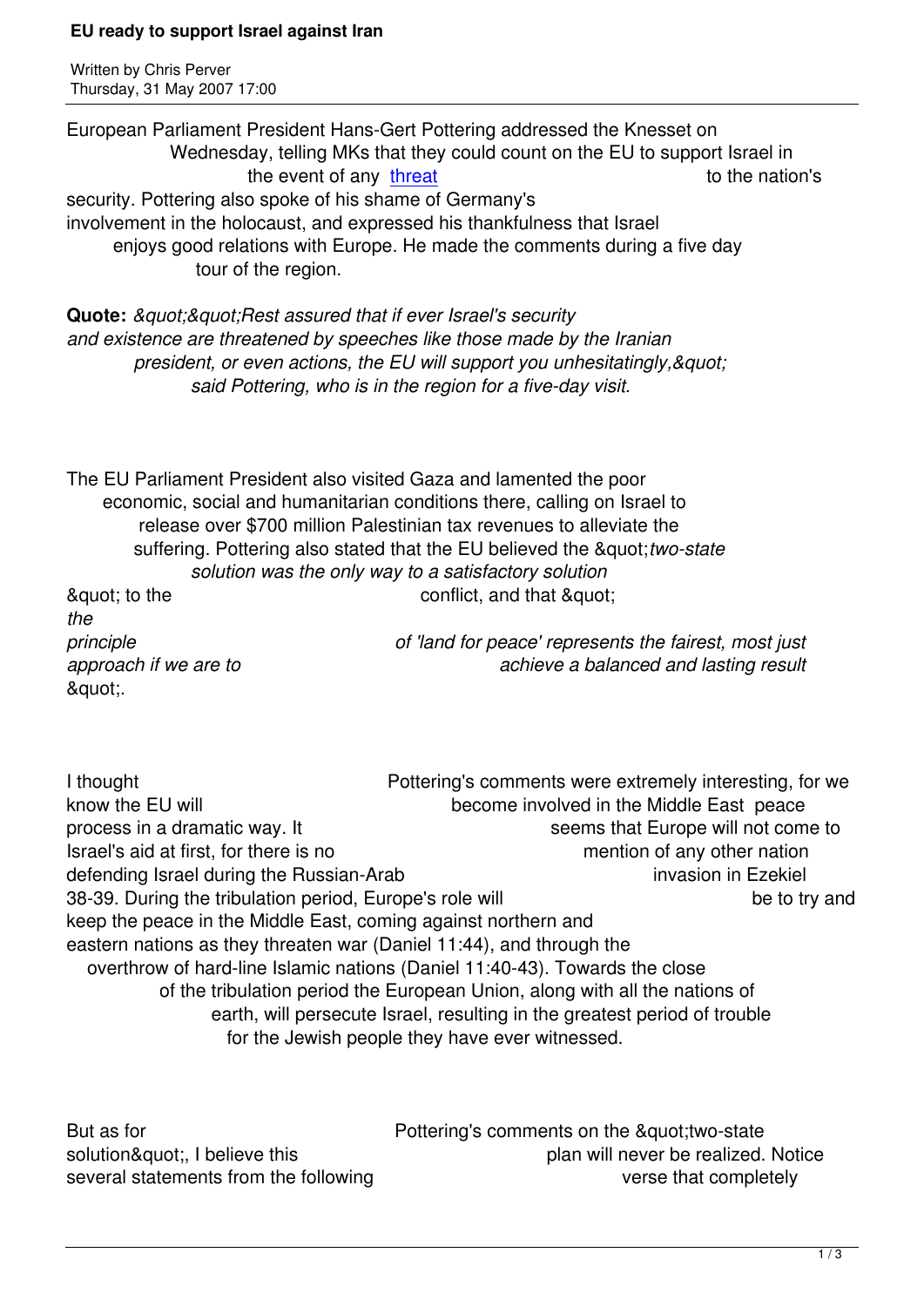## **EU ready to support Israel against Iran**

Written by Chris Perver Thursday, 31 May 2007 17:00

contradict this idea of two nations living side by side a plan I believe is satanic in origin.

Ezekiel 37:21-22

 And say unto them, Thus saith the Lord GOD; Behold, I will take the children of Israel from among the heathen, whither they be gone, and will gather them on every side, and bring them into their own land: And I will make them one nation in the land upon the mountains of Israel; and one king shall be king to them all: and they shall be no more two nations, neither shall they be divided they be divided into two kingdoms any more at all:

Firstly, the Lord said He would bring the children of Israel into & auptitude of the idea that the idea that the idea that the idea that  $\alpha$ there ever was a nation of Palestine. Lord and He gave it to Abraham, Isaac and Jacob, and the same their descendants for an eternal possession (Genesis 17:8). Secondly, the Lord has said regarding the regathering of the Jewish people to the land of Israel, that He would make them & quot: one nation upon the mountains of Israel" You just need to look at a map of the Middle East to East to see that the world is trying to divide God's land into two separate entities & quot; on the mountains of Israel & quot;. The two areas are completely intertwined. But the Lord said they will not be " divided into two kingdoms any more at all&quot:. It's interesting that before Israel took Gaza and the West Bank in 1967, there was no Palestinian uprising against Jordan or Egypt calling for a Palestinian homeland in these areas. Why? Because Israel was not in control. As soon as Israel took the land, the Palestinian terrorist organizations started complaining that Israel was stealing their land. And now we have this revisionist history, turning Israel into the oppressor and the Arab nations into the oppressed. This shows us that this whole conflict is driven by a demonic spirit that is bent of the destruction of God's people, and the only way you can end a spiritual conflict is conflict is through a spiritual war.

## Revelation 19:19-21

 And I saw the beast, and the kings of the earth, and their armies, gathered together to make war against him that sat on the horse, and against his and against him the army. And the beast was taken, and with him the false prophet that wrought miracles before him, with which he